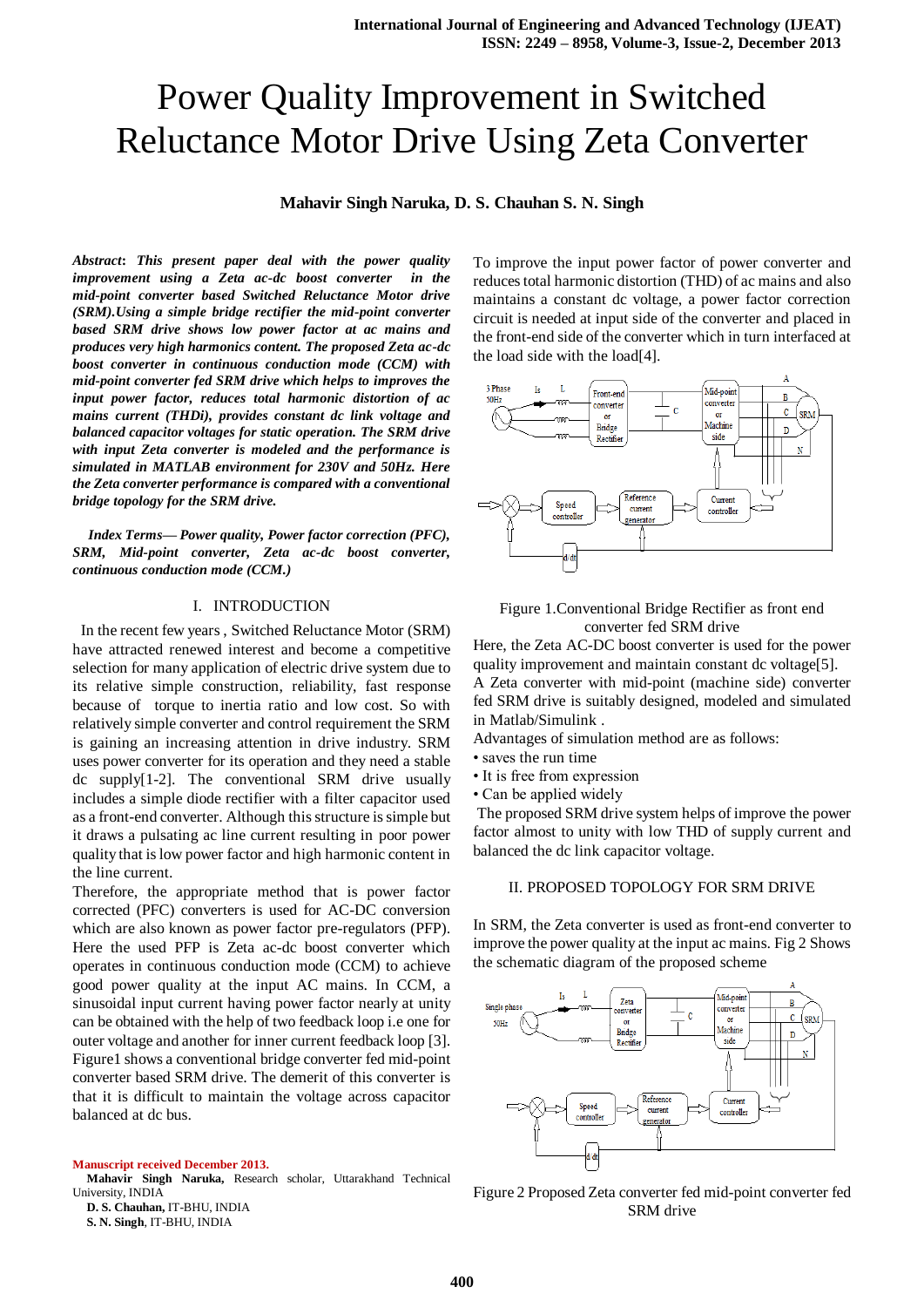Figure 3 shows the power circuit of a zeta converter based SRM.The proposed system is consists of Diode bridge rectifier (DBR) and Zeta converter ac-dc boost converter fed mid-point converter based SRM drive connected in cascade configuration.

The zeta converter has an inductor on each input line which is connected to the bridge rectifier and capacitor connected on the dc link. The outer voltage feedback controller senses the dc voltage  $(V_{dc})$  and compared it with the reference voltage  $(V_{ref})$  to generate the error voltage, which is passed through the Discrete Proportional Integral (PI) controller. A multiplier is used to generate the reference current signal  $(I_{ref})$  . This reference current is then sends to MOSFET and the power switching (M ) is operating at 142KHz frequency .



Figure 3 Proposed power circuit of a Zeta converter based SRM

#### III. DESIGN AND ANALYSIS OF ZETA CONVERTER

The design procedure of PFC based Zeta ac-dc converter includes the calculations of components are as follows.

A) Inductor design

The value of duty cycle, for a Zeta converter operating in continuous conduction mode (CCM) (De Britto et al 2008; Ali et al 2010) is defined as,

$$
D = \frac{V_o}{V_{in} + V_o}
$$

Where, D is the duty cycle,  $V_{dc}$  is the output voltage at dc link and Vs is the rms value of input ac voltage

To determine the value of inductance  $L_1$  and  $L_2$  the peak-to-peak ripple current is taken approximately 10-20% of the average output current. The value of these inductances may be expressed as,

$$
L_1 = L_2 = \frac{V_{in}D}{\Delta I_L f_s}
$$

The coupling capacitor  $(C_1)$  is designed on the basis of its ripple voltage. The maximum voltage handled by a coupling capacitor  $(C_1)$  is equal to input voltage. It can be estimated as,

$$
C_1 = \frac{I_o D}{\Delta V_{c1} f_s}
$$

The output capacitor  $(C_0)$  must have enough capacitance to maintain the dc link voltage and must have to provide

continuous load current at high switching frequency. It can be calculated as,

$$
C_o \ge \frac{I_o D}{\Delta V_{co}(0.5 f_s)}
$$

Where D is duty cycle,  $V_0$  is dc link voltage,  $V_{in}$  is rms value of the input voltage,  $I_0$  is output rated current,  $f_s$  is switching frequency , $\Delta V_{c1}$  is the ripple voltage of the coupling capacitor,  $\Delta V_{\rm co}$  is ripple voltage of output capacitor

### IV. CONTROL OF ZETA CONVERTER FED SRM DRIVE

In normal condition, a single-phase AC supply is a sinusoidal voltage source having amplitude  $(V_{sa})$  and frequency (f). The instantaneous input voltage is given as,

$$
V_s = V_{sa}\;Sin\omega t
$$

From input supply voltage, V (t) a voltage template is evaluated to generate reference current and controls the AC mains current to follow the reference current to achieve better power factor using a PFC ZETA converter. This control scheme consists of a Discrete Proportional Integral (PI) controller and reference current generation which provide switching frequency to the power switch (MOSFET).

A Discrete PI controller is used for the voltage regulation of the output voltage in the voltage loop. The DC link voltage  $(V<sub>dc</sub>)$  is sensed and then compared with the reference voltage  $(V_{ref})$ .

The resulting voltage error (Verr) at mth sampling instant is given as,

$$
V_{err}(m) = V_{ref}(m) - V_{dc}(m)
$$

The output of Discrete PI controller at mth sampling instant can be given as,

 $I_c$  (m) =  $I_c$  (m-1) +  $K_p$  { $V_{err}(m)$  -  $V_{err}(m-1)$ } +  $K_i$   $V_{err}(m)$ 

where  $I_c$  (m) is the outputs of dc link voltage controller at  $m<sup>th</sup>$ and  $(m-1)$ <sup>th</sup> sampling instants,  $V_{err}(m)$  and  $V_{err}(m-1)$  are the errors in dc link voltage at  $m<sup>th</sup>$  and  $(m-1)<sup>th</sup>$  sampling instants and  $K_p$  is the proportional gain and and  $K_i$  is the integral gain.

Current control loop is used for wave-shaping of input ac current to obtain power factor nearly at unity and reduces the current harmonics. Current signal should match the rectified line voltage to improve the input power factor.

The input voltage template V(t) obtained from sensed supply voltage is multiplied with its amplitude (the output of Discrete PI controller) and the resulting signal forms the reference for input current.

$$
I_c^* = I_c(m) * V(t) ,
$$

where  $V(t) = |V_{sa}| / V_{sa}$ 

The inductor current error is the difference of reference current and sensed inductor current. This error signal is amplified by a gain K and compare to triangular repeating waveform or sawtooth waveform to generate gating signals for power MOSFET of the Zeta converter. If the signal is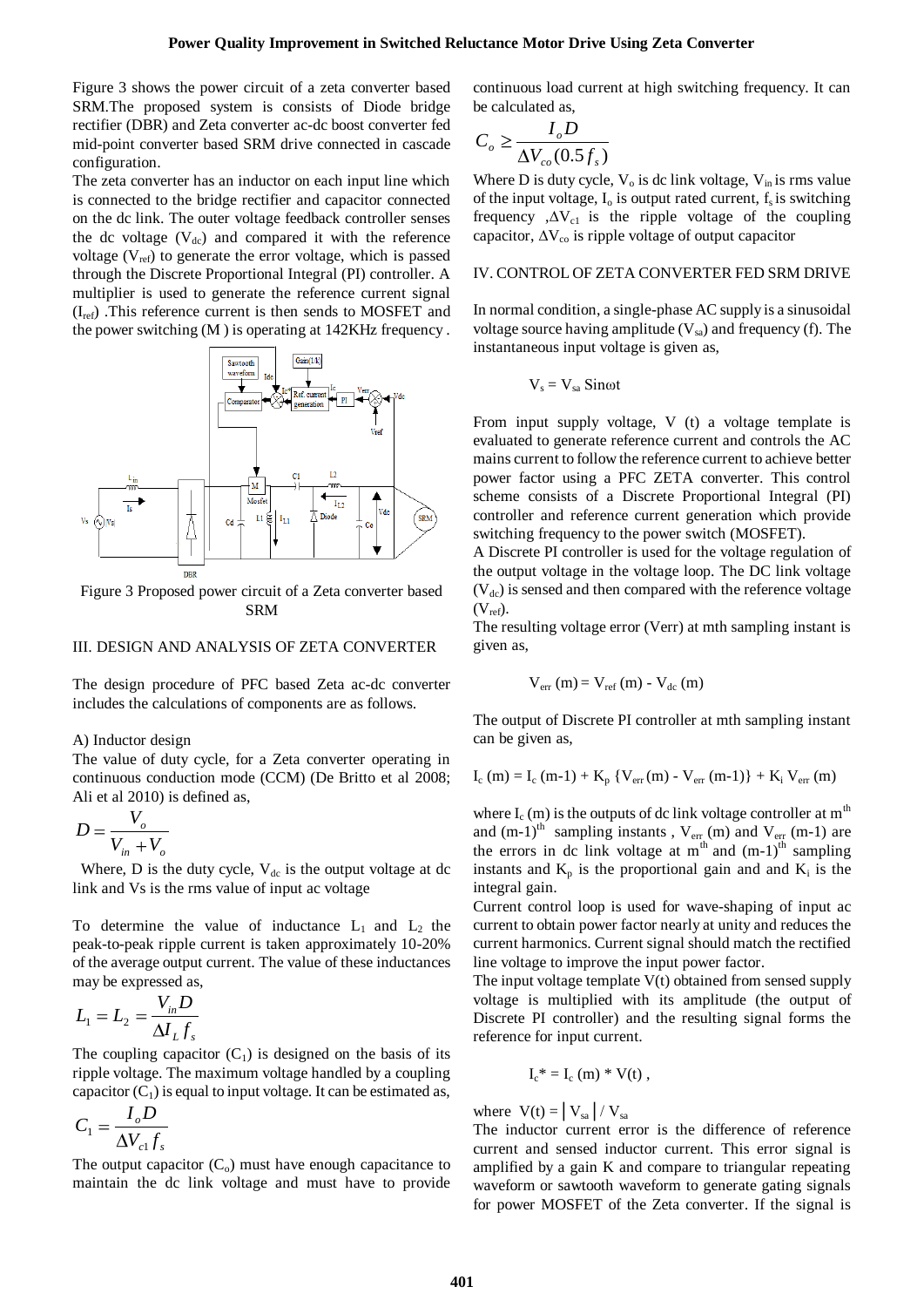greater than the triangular waveform, then a switching signal is generated for the MOSFET used as switch M else it is not gated and the freewheeling diode conducts.

# V. MATLAB MODEL OF PROPOSED PFC ZETA CONVERTER BASED SRM

The proposed PFC ZETA converter based SRM drive is modeled in Matlab/Simulink environment as shown in fig 4.



Figure 4. Matlab model of proposed PFC ZETA converter based SRM drive

The PFC ZETA converter based topology is modeled where an average current control scheme with current multiplier approach is applied using Discrete PI (Proportional Integral) controller for operating the ZETA converter in continuous conduction mode (CCM). The PWM switching frequency of power switches is maintained constant at142 kHz . The designed values of the ZETA converter components obtained from the various equations are selected appropriately to achieve better power quality at the input AC mains. More components values along with Discrete PI controller parameters are given in Appendix.

This example presents a current-controlled 60-kW 6/4 SRM drive using the SRM specific model based on measured magnetization curves. The SRM is fed by a three-phase asymmetrical power converter having three legs, each of which consists of two IGBTs and two free-wheeling diodes. During conduction periods, the active IGBTs apply positive source voltage to the stator windings to drive positive currents into the phase windings. During free-wheeling periods, negative voltage is applied to the windings and the stored energy is returned to the power DC source through the diodes. The fall time of the currents in motor windings can be thus reduced. By using a position sensor attached to the rotor, the turn-on and turn-off angles of the motor phases can be accurately imposed. These switching angles can be used to control the developed torque waveforms. The phase currents are independently controlled by three hysteresis controllers which generate the IGBTs drive signals by comparing the measured currents with the references. The IGBTs switching frequency is mainly determined by the hysteresis band.

The converter turn-on and turn-off angles are kept constant at 45 deg and 75 deg, respectively, over the speed range. The reference current is 200 A and the hysteresis band is chosen as +-10 A. The SRM is started by applying the step reference to the regulator input. The acceleration rate depends on the

load characteristics. To shorten the starting time, a very light load was chosen. Since only the currents are controlled, the motor speed will increase according to the mechanical dynamics of the system. The SRM drive waveforms (phase voltages, magnetic flux, windings currents, motor torque, motor speed) are displayed on the scope. As can be noted, the SRM torque has a very high torque ripple component which is due to the transitions of the currents from one phase to the following one. This torque ripple is a particular characteristic of the SRM and it depends mainly on the converter s turn-on and turn-off angles.

#### VI. RESULTS AND DISCUSSION

The main purpose of the modeling and simulation is to declare the design of proposed PFC ZETA converter based SRM drive is valid which has high power factor nearly at unity and low THD of ac mains current. The voltage at dc link is maintained almost constant that is 240 V.

Under steady state operation, the input voltage (Vs), current (Is) waveforms, DC link voltage ( $V_{dc}$ ) & voltage across DBR at ac mains of 230V are shown in fig- 5

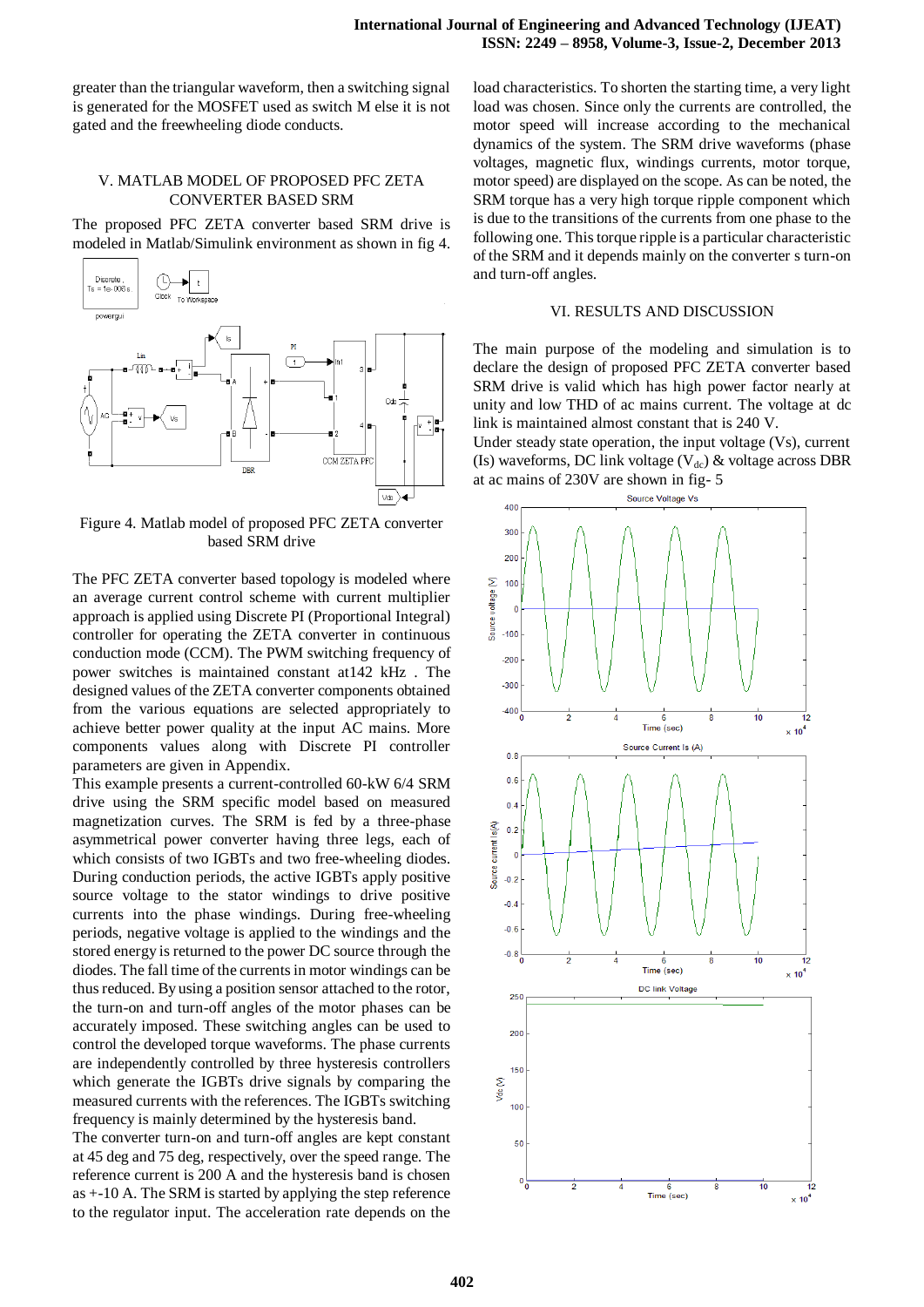

Fig-5 Performance of proposed converter in terms of source voltage (Vs), source current (Is), DC link voltage (V<sub>dc</sub>), Voltage across at diode bridge rectifier  $(V_{\text{dbr}})$  at 230V ac mains

The SRM is driven by a machine side converter, Fig shows Flux, Load current (IL), load torque (TL)  $\&$  speed (w) of the output side.





drive at 230V source input voltage.

Table-I shows the variation of power factor (PF), %THD of ac main current and crest factor of PFC ZETA converter based front end converter with a wide variation in ac mains voltage. These results validate the power factor correction and constant power operation in wide input voltage variation.

| <b>TABLE-I</b>                                     |       |          |        |            |     |
|----------------------------------------------------|-------|----------|--------|------------|-----|
| Simulated results of ZETA fed SRM Drive by varying |       |          |        |            |     |
| supply voltage                                     |       |          |        |            |     |
| Vs(V)                                              | Is(A) | $V_{dc}$ | PF     | <b>THD</b> | CF  |
| 125                                                | 0.254 | 238.8    | 0.9993 | 0.248      | 1.4 |
| 140                                                | 0.320 | 238.8    | 0.9994 | 0.248      | 1.4 |
| 150                                                | 0.368 | 238.9    | 0.9996 | 0.249      | 1.4 |
| 180                                                | 0.392 | 239.1    | 0.9996 | 0.249      | 1.4 |
| 200                                                | 0.410 | 239.6    | 0.9998 | 0.249      | 1.4 |
| 220                                                | 0.432 | 239.8    | 0.9998 | 0.251      | 1.4 |
| 230                                                | 0.452 | 239.8    | 0.9998 | 0.256      | 1.4 |
| 250                                                | 0.495 | 239.9    | 0.9998 | 0.258      | 1.4 |
| 270                                                | 0.551 | 240      | 0.9999 | 0.262      | 1.4 |
| 300                                                | 0.594 | 240      | 0.9999 | 0.264      | 1.4 |
| 320                                                | 0.620 | 240      | 0.9999 | 0.272      | 1.4 |
| 350                                                | 0.707 | 240      | 0.9999 | 0.276      | 1.4 |
| 370                                                | 0.725 | 240      | 0.9999 | 0.278      | 1.4 |

#### VII. CONCLUSION

A PFC ZETA boost AC-DC converter for mid-point converter fed SRM drive has been designed and its performance is simulated for a 60 kW, 6/4 pole SRM. The proposed ZETA converter operating in continuous conduction mode (CCM) has been shown an improved performance with nearly unity power factor of input ac mains. The voltage at the dc link capacitor are kept balanced which is needed for the stable operation of mid-point converter fed SRM drive.

#### VIII. APPENDIX

PI controller gain:-  $(Kp)$ : 0.05 and  $(Ki)$ : 0.004, Switching frequency of PFC switch (fs) : 80 kHz,

PFC components: - inductor (L1 =L2): 0.1mH , coupling capacitor (C1):  $37.56\mu$ F, DC link capacitor (Co):  $4.1\mu$ F, Vs(rms) : 230V, 50 Hz, source inductance Lin : 20mH.

#### REFERENCES

[1] S. Vukosavic and V.R. Stefanovic, "SRM Inverter Topologies: A Comparative evaluation", IEEE Trans. on Industry. Applications, vol. 27, no. 6, pp 1034-1047, Nov/Dec. 1991.